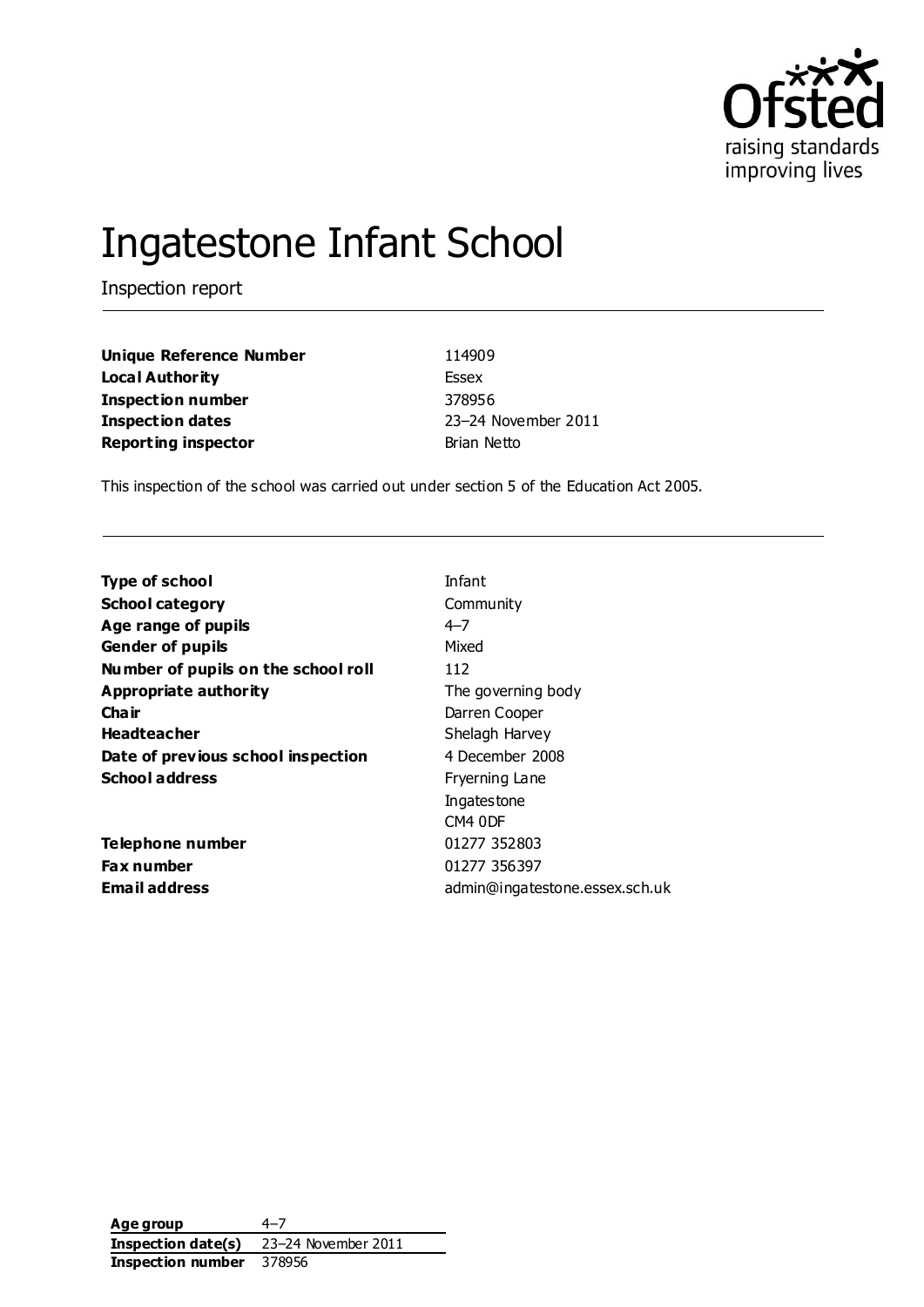The Office for Standards in Education, Children's Services and Skills (Ofsted) regulates and inspects to achieve excellence in the care of children and young people, and in education and skills for learners of all ages. It regulates and inspects childcare and children's social care, and inspects the Children and Family Court Advisory Support Service (Cafcass), schools, colleges, initial teacher training, work-based learning and skills training, adult and community learning, and education and training in prisons and other secure establishments. It assesses council children's services, and inspects services for looked after children, safeguarding and child protection.

Further copies of this report are obtainable from the school. Under the Education Act 2005, the school must provide a copy of this report free of charge to certain categories of people. A charge not exceeding the full cost of reproduction may be made for any other copies supplied.

If you would like a copy of this document in a different format, such as large print or Braille, please telephone 0300 123 4234, or email enquiries@ofsted.gov.uk.

You may copy all or parts of this document for non-commercial educational purposes, as long as you give details of the source and date of publication and do not alter the information in any way.

To receive regular email alerts about new publications, including survey reports and school inspection reports, please visit our website and go to 'Subscribe'.

Piccadilly Gate Store St **Manchester** M1 2WD

T: 0300 123 4234 Textphone: 0161 618 8524 E: enquiries@ofsted.gov.uk W: www.ofsted.gov.uk

Ofsted

© Crown copyright 2011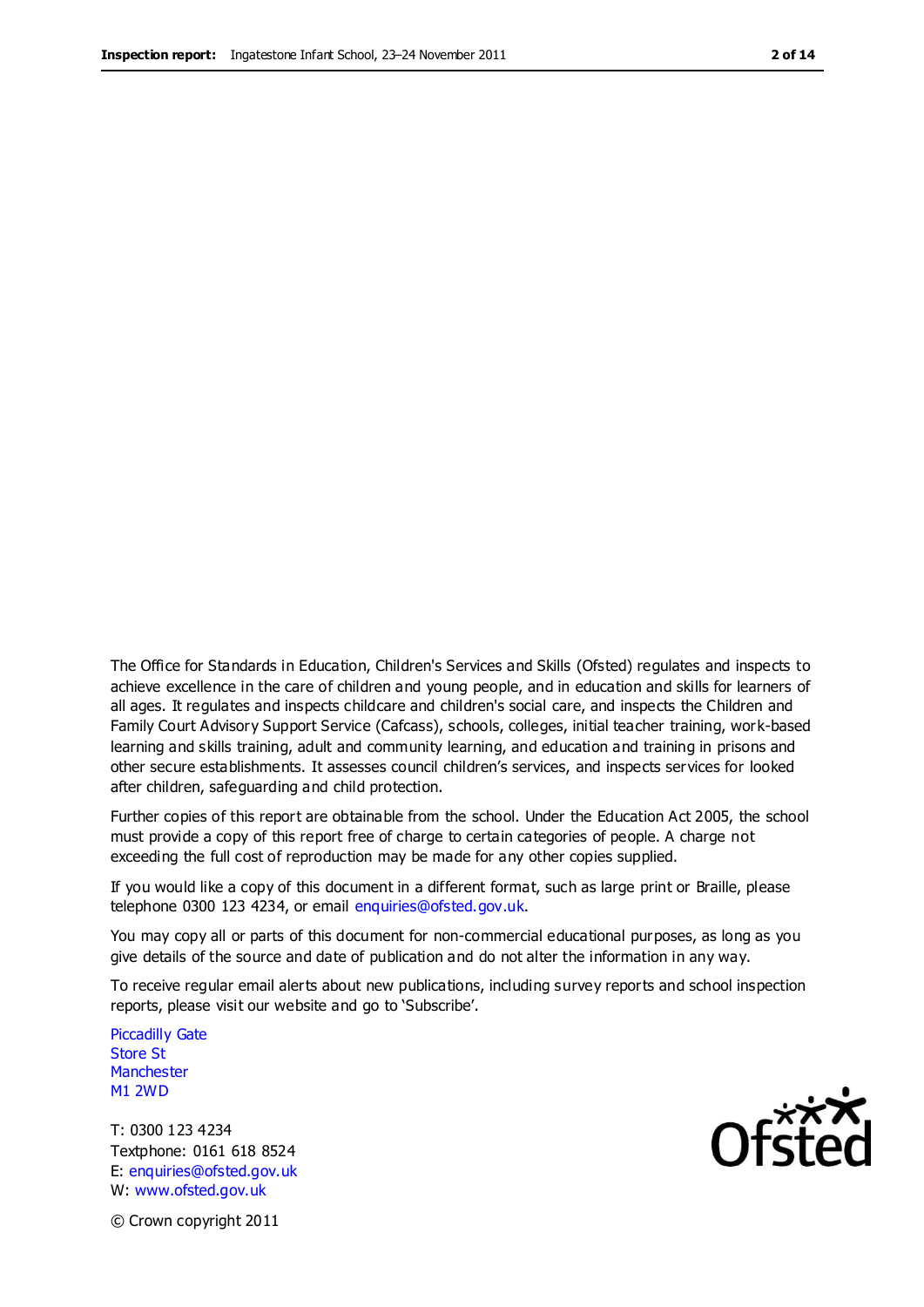# **Introduction**

This inspection was carried out by two additional inspectors. They observed 12 lessons or part lessons taught by six teachers. They met with staff, the Chair of the Governing Body and pupils. They observed the school's work, and looked at school plans, records of pupils' progress, school policies, minutes of meetings and school self-evaluation documents. They received and analysed 40 questionnaires from parents and carers, and also surveys from staff.

The inspection team reviewed many aspects of the school's work. It looked in detail at a number of key areas.

- Do girls and pupils with special educational needs and/or disabilities make as much progress as others?
- How effective is teaching and the use of assessment in raising achievement so that pupils are more involved in their own learning?
- What is the impact of all leaders in inspiring staff to drive improvement and accelerate progress?

# **Information about the school**

This is a smaller than average infants school. Most pupils are from White British heritages. There are more girls than boys in the school. Most pupils live in the local area and come from affluent backgrounds. The proportion of pupils known to be eligible for free school meals is well-below the national average. The proportion of pupils with special educational needs and/or disabilities is also well below average. The school runs a breakfast club. It has formed a Trust with two other local schools. The school has achieved a number of awards including Healthy School status.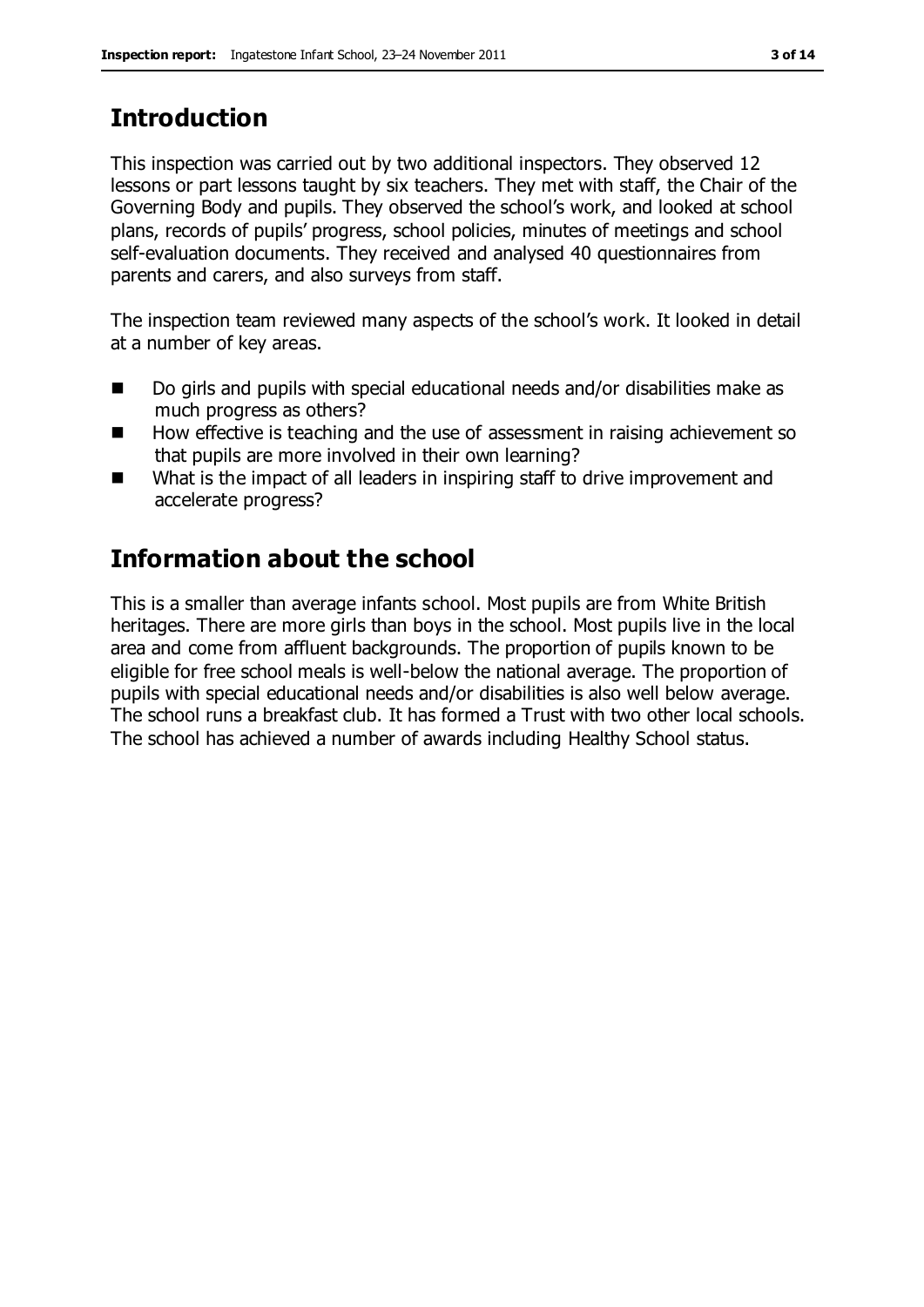# **Inspection judgements**

| Overall effectiveness: how good is the school?  |  |
|-------------------------------------------------|--|
| The school's capacity for sustained improvement |  |

### **Main findings**

This small village school is providing an outstanding education. Comments typical of parents and carers reflect the findings of the inspection team. This is 'a very caring and happy school;' 'we can't speak highly enough of the school and the education she receives.' 'A wonderful place for a young child to begin education. The school has made significant improvements in a number of areas since the previous inspection, led by a tenacious headteacher with high expectations. The school's outstanding capacity for improvement is reflected in the extensive development from good to outstanding in most areas of its work. Attainment in all areas as well as attendance is now high. Pupils make outstanding progress, and achievement gaps between girls and boys have been eliminated. Pupils with special educational needs and/or disabilities also make outstanding progress. Progress in writing is now similar to reading and mathematics. By the time they leave the school, pupils are confident and independent learners. The positive lead provided by the headteacher has resulted in a strong, cohesive leadership team, and the development of highly effective systems for monitoring and evaluating the school's performance. The governing body plays a strong role in supporting and challenging the school. This has ensured that safeguarding procedures are good. An increasing school roll has resulted in pupils in Key Stage 1 being taught in mixedage classes for some lessons. The school has recruited an additional teacher so that single-aged classes in literacy and numeracy provide more focused concentration on basic skills. This has contributed to the high achievement in these areas. Pupils are confident and articulate. They are kept very safe and happy by all adults, and behave responsibly in and around the school. Their outstanding behaviour in lessons makes a strong contribution to their learning. Pupils whose circumstances make them vulnerable receive outstanding care and guidance, and as a result make excellent progress. An outstanding curriculum combined with teaching which is often exceptional ensures that all pupils make the most of the opportunities provided. The school has retained its small village character, and is the focal point for many local events which are attended by many people from the community. Well established links with a school in New Zealand ensures that the school is making a good contribution to community cohesion. However, the school's rural context means that pupils don't regularly have contact with more urban parts of the country.

## **What does the school need to do to improve further?**

Extend the strategies to promote community cohesion by improving the pupils'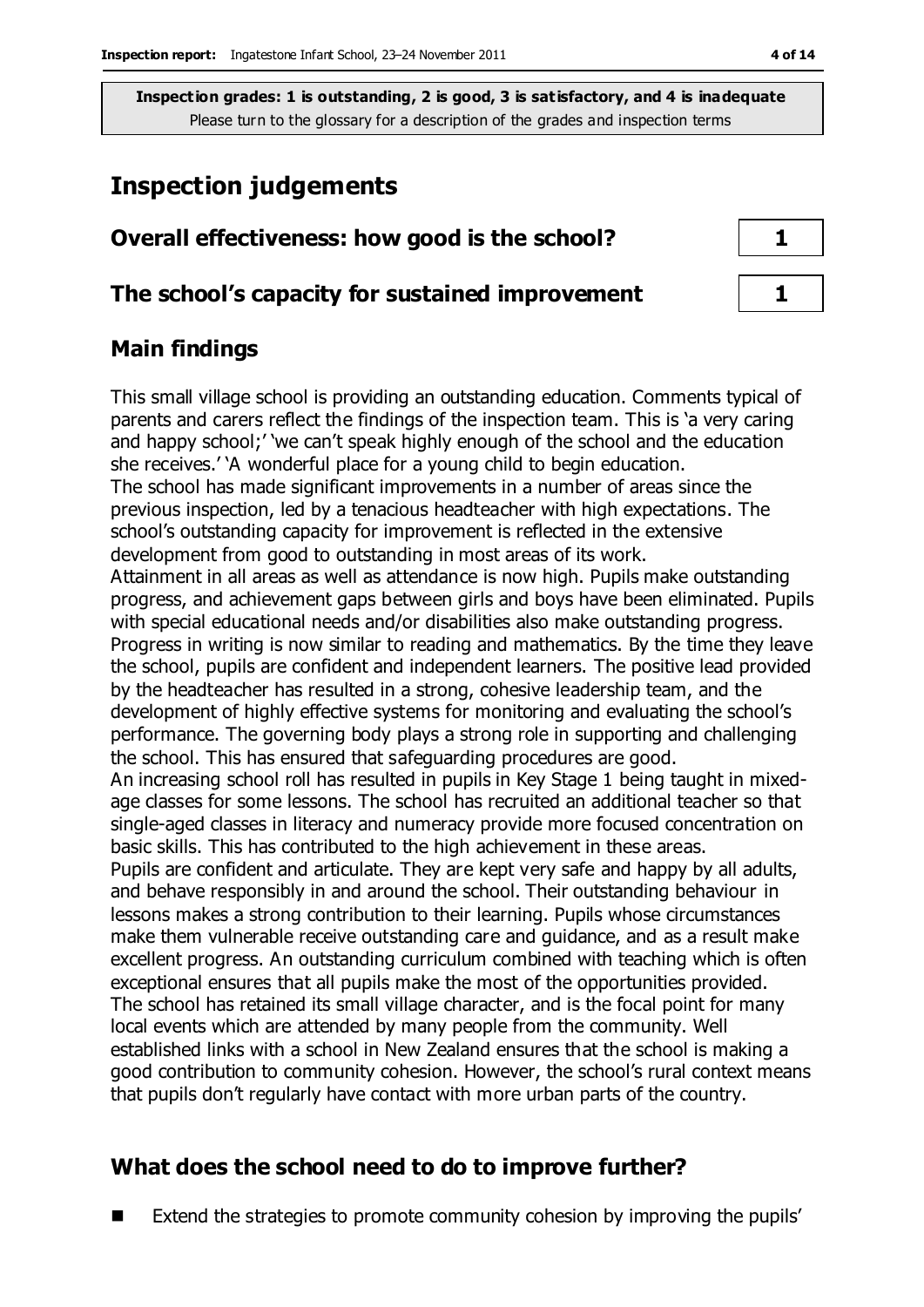awareness of the backgrounds, beliefs and lifestyles of others who live in contrasting areas of the United Kingdom.

#### **Outcomes for individuals and groups of pupils 1**

Pupils' achievement is outstanding. In 2011, Year 2 pupils performed well above the national average in all key subjects. Pupils of all abilities did well, including those with special educational needs and/or disabilities, and the gap between girls and boys has now been closed. Current data and evidence from lesson observations confirm that achievement continues to be well above national levels. The dip in writing in 2010 has been addressed, and strategies which support sentence construction, such as linking letters and sounds and extensive use of speaking and listening activities, have had a clear impact on outcomes. Pupils now perform as well in writing as in other areas.

Pupils say they feel extremely safe, and this view is reflected by parents and carers in their responses to the Ofsted survey. The breakfast club is an example of how the school supports families. Pupils are joined by others from the local junior school in an environment which is secure and supportive. In class, their behaviour makes a strong contribution to their enjoyment of learning. They show excitement and curiosity when confronted with new challenges. Regular feedback from adults ensures that they are fully involved in their own learning. As a matter of course, pupils reflect on their learning and help others to review their work as well.

The pupils' day is enriched by a whole school aerobics session with staff participating. Pupils thoroughly enjoy and value this short burst of energy, and are equally energetic at break; they make the most of the varied equipment to exercise and have fun. This is followed by a 'drinking and thinking session', where the pupils eat fresh fruit and are encouraged to think about different topics. Pupils demonstrate a strong commitment to healthy lifestyles, often leading the aerobics dance, and participating in a number of different sports activities after school. This has contributed to the school achieving the Healthy School award.

Pupils' basic skills are extremely well developed. They demonstrated confidence in using information and communication technology, and all have passwords to an elearning platform which is used both at school and at home. With literacy and numeracy skills highly developed, they are extremely well prepared for the next stage in their education. Good links with the local junior school, where most siblings go, and strong relationships with parents and carers have secured high attendance. Spiritual, moral, social and cultural development is good overall; however, the cultural dimension is weaker. The school is aware of this and through its links with the Trust are planning events and links to enhance this aspect. During an assembly on the value of sharing and co-operation, pupil volunteers were able to demonstrate an excellent understanding of right of wrong.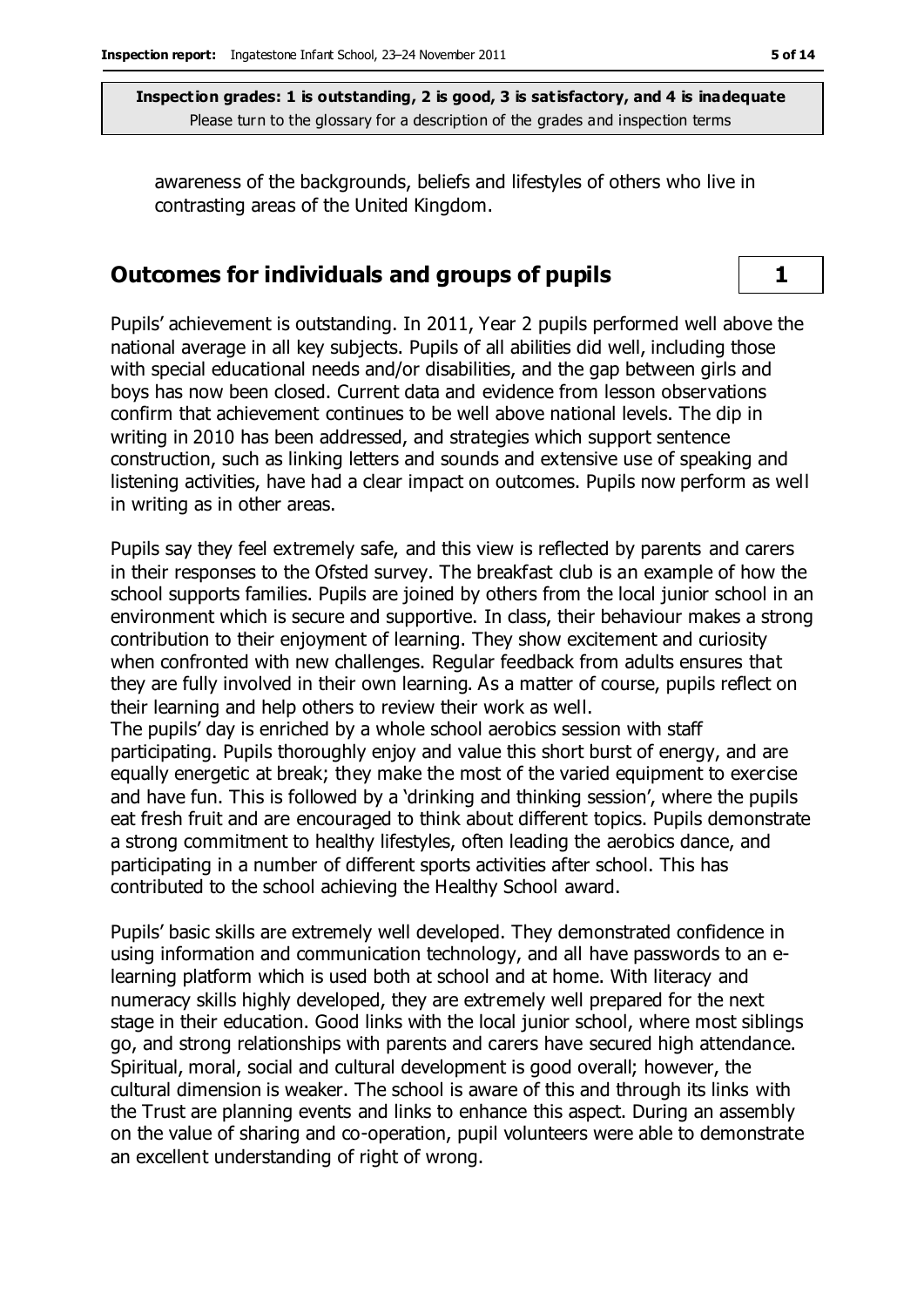These are the grades for pupils' outcomes

| Pupils' achievement and the extent to which they enjoy their learning                                                     |                         |
|---------------------------------------------------------------------------------------------------------------------------|-------------------------|
| Taking into account:                                                                                                      |                         |
| Pupils' attainment <sup>1</sup>                                                                                           | 1                       |
| The quality of pupils' learning and their progress                                                                        |                         |
| The quality of learning for pupils with special educational needs and/or disabilities<br>and their progress               | 1                       |
| The extent to which pupils feel safe                                                                                      | 1                       |
| Pupils' behaviour                                                                                                         | 1                       |
| The extent to which pupils adopt healthy lifestyles                                                                       | 1                       |
| The extent to which pupils contribute to the school and wider community                                                   | $\overline{\mathbf{2}}$ |
| The extent to which pupils develop workplace and other skills that will<br>contribute to their future economic well-being |                         |
| Taking into account:                                                                                                      |                         |
| Pupils' attendance <sup>1</sup>                                                                                           |                         |
| The extent of pupils' spiritual, moral, social and cultural development                                                   | 2                       |

#### **How effective is the provision?**

 $\overline{a}$ 

A large majority of the teaching is outstanding. Teachers regularly use success criteria so pupils can gauge how well they have achieved a task. Pupils are encouraged to talk with partners, review their own work and that of their peers, and respond to adult questioning. Typically outstanding lessons are briskly paced and geared towards pupils' different needs so that all are suitably challenged.

Teachers in the Reception Year ran a session on linking sounds and letters to which parents and carers were invited. This offered them practical guidance on how children use different strategies to recognise words, and how to help them them improve their reading, spelling and writing. In Year 2, a fast paced session on linking sounds and letters thoroughly engaged pupils, who showed expert skills in using sounds to break up words in order to recognise their meaning. They were challenged to use this knowledge to recognise patterns of consonants and vowels in other words. In a Year 1 class, the teacher effectively modelled pronunciation of words and syllables to help the pupils to link letters and sounds. In a fast paced session, pupils applied their learning to new words, and were excited and pleased with their success. As a result they made outstanding progress. In another Year 1 class, pupils were able to apply 'bossy verbs' in writing instructions for a game they had devised. Pupils are confident in writing for different audiences and in different styles.

The strong curriculum is characterised by well planned opportunities for cross curricular themes which build on the interests of pupils, and develop basic skills

<sup>&</sup>lt;sup>1</sup> The grades for attainment and attendance are: 1 is high; 2 is above average; 3 is broadly average; and 4 is low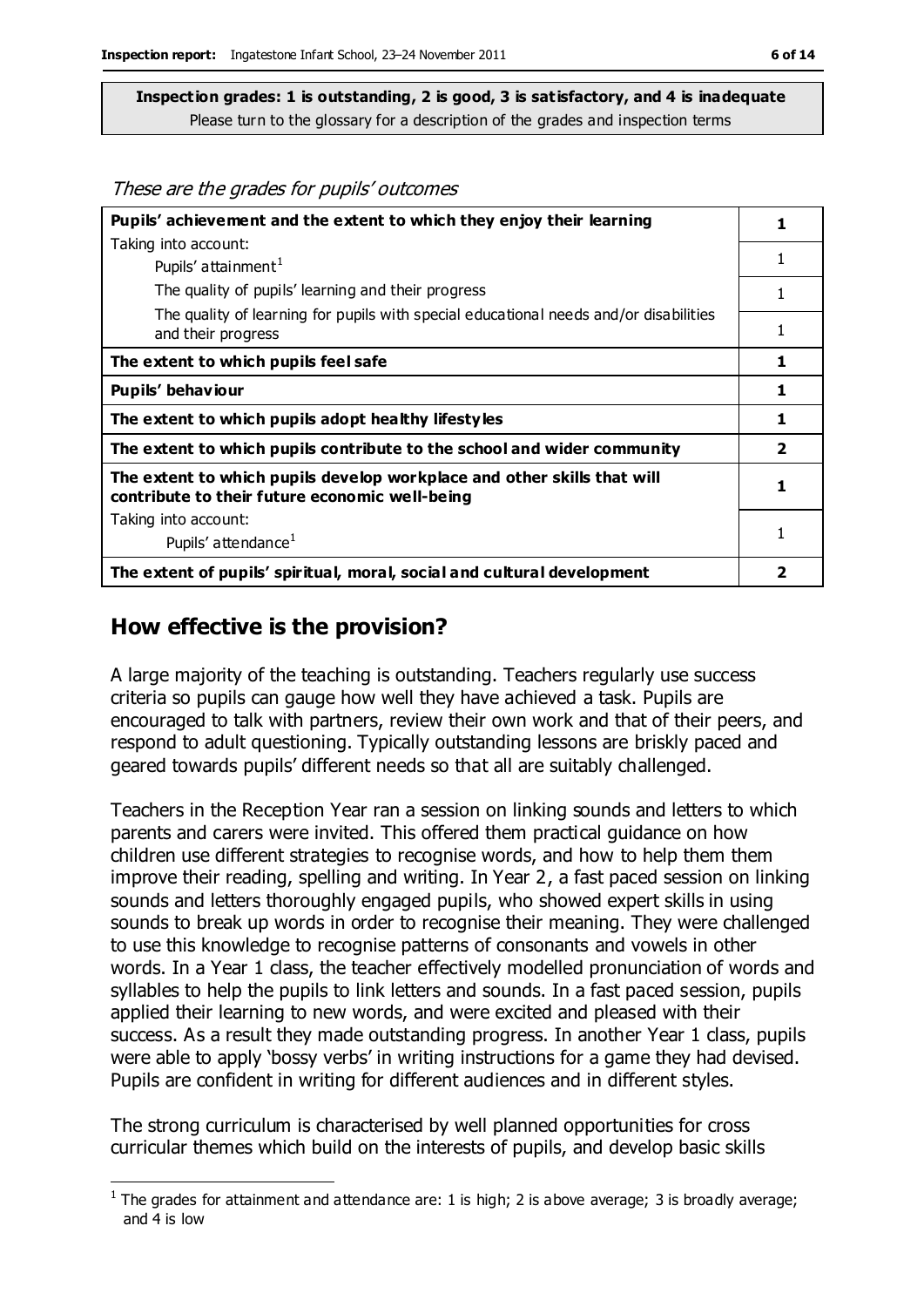which are applied in a variety of contexts. As one parent commented about her son, 'He is provided with an excellent balance of curriculum based learning as well as a broader education.'

Strong relationships with parents and carers ensure that pupils are well supported. The school identifies pupils' needs through careful observation and recording of progress, and close liaison with external agencies, especially speech and language. These specialists have ensured that pupils whose circumstances make them vulnerable are given excellent support and make outstanding academic progress and personal development. This is reflected in comments made by parents and carers: 'He loves going to school and we are happy with the environment and atmosphere of the school' and: 'He receives absolutely excellent individualised attention which means that he is valued and cared for as a single child.

These are the grades for the quality of provision

| The quality of teaching                                                                                    |  |
|------------------------------------------------------------------------------------------------------------|--|
| Taking into account:                                                                                       |  |
| The use of assessment to support learning                                                                  |  |
| The extent to which the curriculum meets pupils' needs, including, where<br>relevant, through partnerships |  |
| The effectiveness of care, guidance and support                                                            |  |

#### **How effective are leadership and management?**

Since her arrival, the headteacher has developed a strong and cohesive staff team. Her drive and ambition have secured and sustained continuous improvement. Leadership roles have been developed, and now middle leaders play an increasingly effective role in monitoring and evaluating the school's performance. Performance management is closely linked to the school's development plan, and staff contributions are much valued. As a result staff morale is high. As one member of staff put it: 'Lovely children. It is a lovely place to work.

Governors provide good support for the school, though recent changes to the governing body have meant that several experienced governors have left. However, governors are taking an increasing role in the systematic evaluation of the school's performance. They understand the school's strengths and areas for development. They are kept informed by regular contact with the school and through detailed reports by the headteacher, including a detailed analysis of the school's performance in 2011, and the local authority reviews. As a result they ensure that all statutory duties are met.

Parents and carers are regularly involved in school events, and this strong partnership contributes well to outstanding outcomes. For example, parents and carers attend workshops on how children are taught sounds and letters, and how this supports early reading and writing. The school is a focal point for local celebrations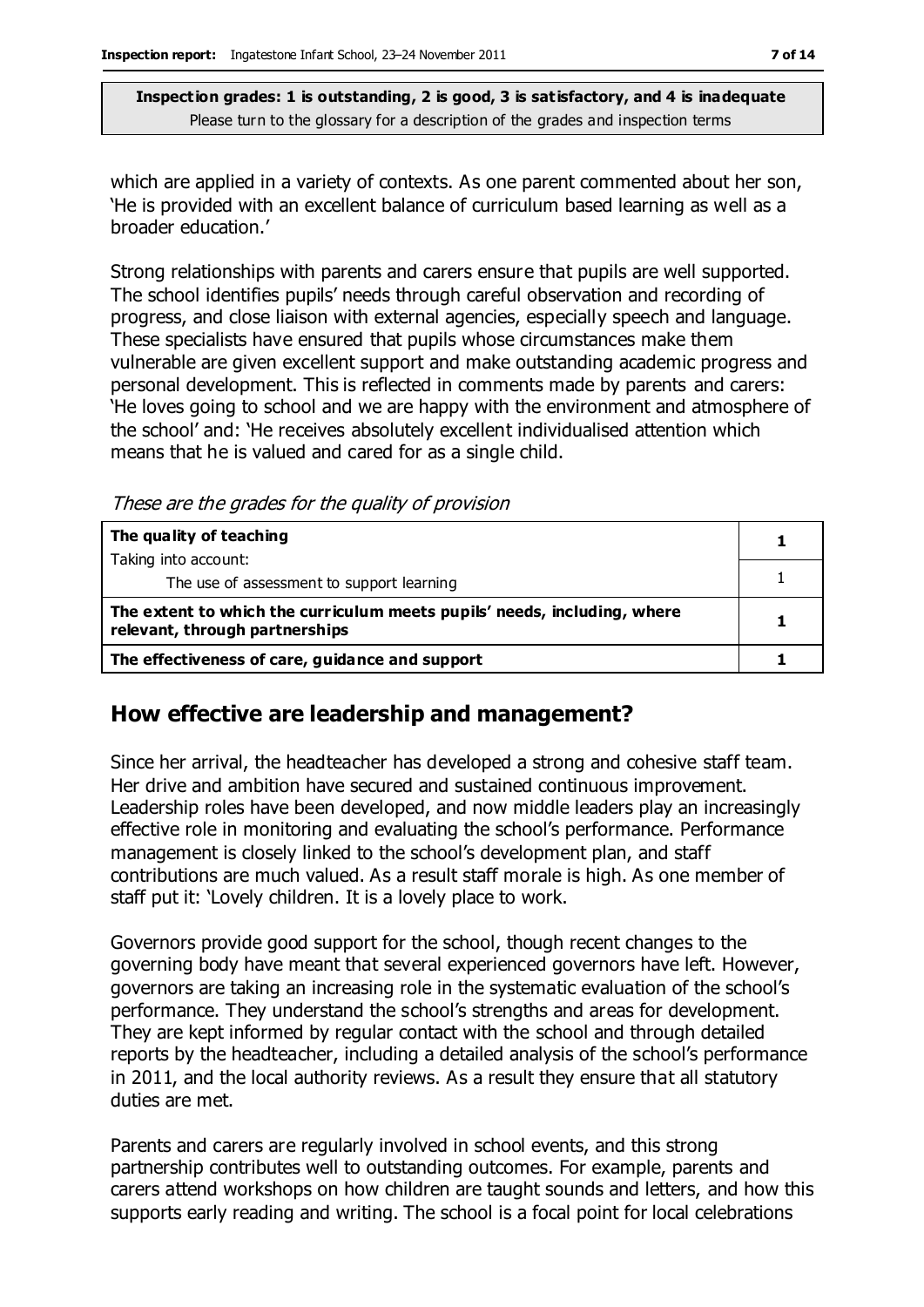such as the annual fireworks display which the pupils help to organise. The school's e-learning platform helps parents and carers support their children at home. The school benefits from a range of partnerships; for example teachers gain professional development opportunities through its links with partners in higher education. The Trust links with the Anglo-European secondary school is supporting international curriculum developments.

All pupils are treated as individuals, and the school's strong commitment to promoting equality of opportunity is reflected in the successful narrowing of previous gaps in achievement between boys and girls. Safeguarding systems are thorough and go beyond statutory requirements. The school is highly valued in the local community, and with international links providing additional stimulus for the pupils, the contribution to community cohesion is good. Links with areas of the country with a contrasting social and cultural mix is less well developed.

These are the grades for leadership and management

| The effectiveness of leadership and management in embedding ambition and<br>driving improvement                                                                     |                |
|---------------------------------------------------------------------------------------------------------------------------------------------------------------------|----------------|
| Taking into account:                                                                                                                                                |                |
| The leadership and management of teaching and learning                                                                                                              | 1              |
| The effectiveness of the governing body in challenging and supporting the<br>school so that weaknesses are tackled decisively and statutory responsibilities<br>met | 2              |
| The effectiveness of the school's engagement with parents and carers                                                                                                | 1              |
| The effectiveness of partnerships in promoting learning and well-being                                                                                              | 1              |
| The effectiveness with which the school promotes equality of opportunity and<br>tackles discrimination                                                              | 1              |
| The effectiveness of safeguarding procedures                                                                                                                        | $\mathbf{2}$   |
| The effectiveness with which the school promotes community cohesion                                                                                                 | $\overline{2}$ |
| The effectiveness with which the school deploys resources to achieve value for<br>money                                                                             | 1              |

### **Early Years Foundation Stage**

Children enter the Reception Year with just below average skill levels expected for this age. By the time they leave the great majority exceed the early learning goals. They display a remarkable degree of independence. Staff provide an excellent balance between guided learning and independent choice of activities. As a result their behaviour is outstanding. They are extremely well cared for, and are safe and happy. This helps them to develop confidence to try things out.

Adults in the Early Years Foundation Stage work closely with Key Stage 1 teachers so that assessment and tracking systems are used to best effect. Information about pupils' progress is regularly shared across the different teams, to ensure continuity in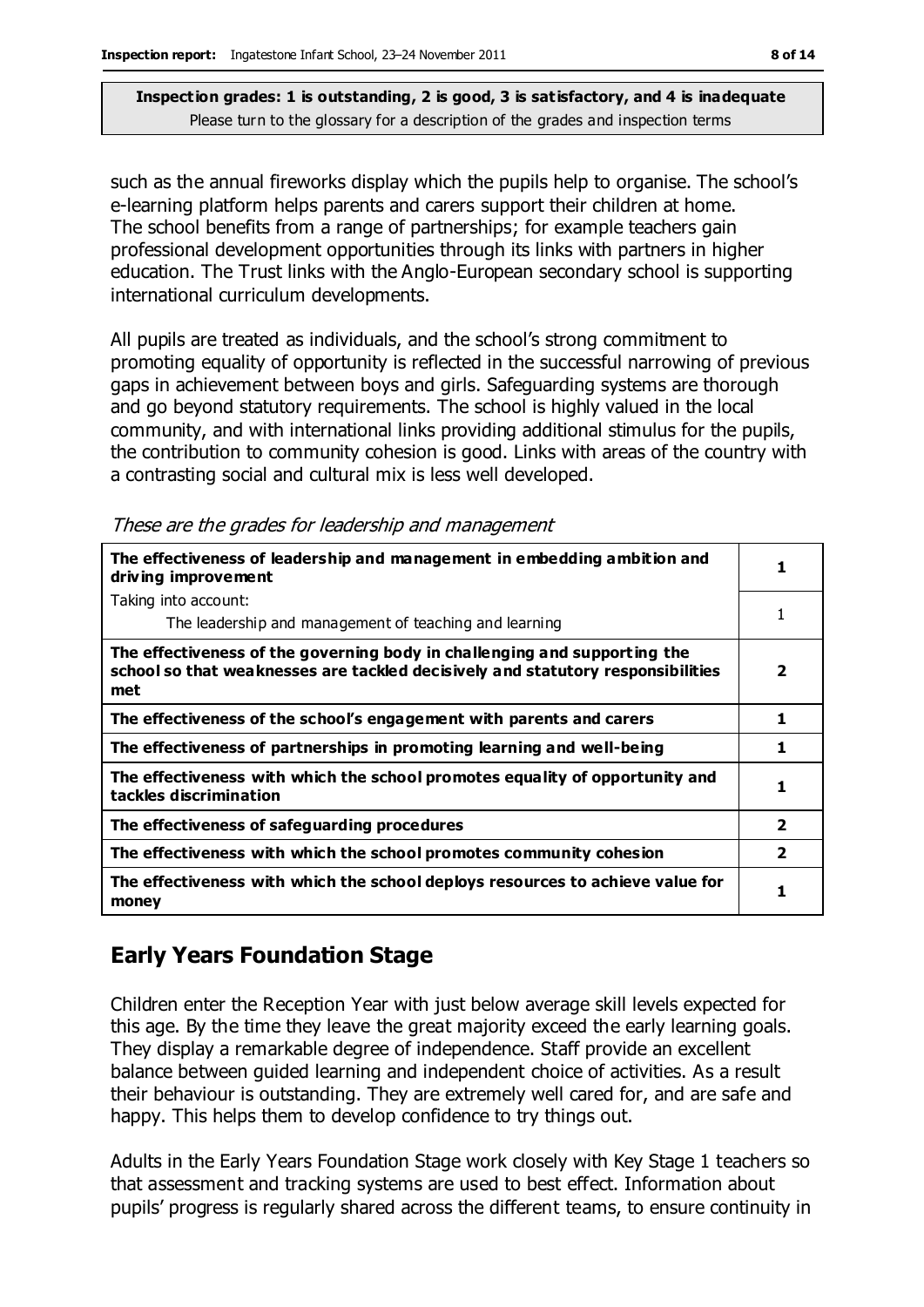learning. The leader is an excellent role model and she communicates a strong sense of purpose to the team. Policies and procedures are effective, and build on a secure understanding of the Early Years Foundation Stage framework. The setting has a wide range of learning areas, with outdoor facilities supporting and developing the indoor curriculum.

Children used everyday objects and toys as part of an investigation to help them predict and compare objects of different size. Careful questioning supported the children's language development. Children in Reception Year were taught about time in different groups which combined teacher-led activities and tasks chosen by the children. The various groups provided a rich stimulus for them to explore different time zones across the world, differences between day and night, as well as being able to tell the time. As a result of carefully planned interventions by adults, children demonstrated high levels of understanding and engagement.

There are very effective links with local pre-school providers and also with the local junior school. This ensures that transitions are excellent. Children with any additional needs are quickly identified through the careful and rigorous tracking systems, and as a consequence their individual needs are extremely well met. All children make exceptional progress during this phase.

These are the grades for the Early Years Foundation Stage

| Overall effectiveness of the Early Years Foundation Stage                    |  |
|------------------------------------------------------------------------------|--|
| Taking into account:                                                         |  |
| Outcomes for children in the Early Years Foundation Stage                    |  |
| The quality of provision in the Early Years Foundation Stage                 |  |
| The effectiveness of leadership and management of the Early Years Foundation |  |
| Stage                                                                        |  |

#### **Views of parents and carers**

The response rate to the Ofsted questionnaire was around the national average. A vast majority of parents and carers who returned the form were very positive in their responses. A small number raised concerns about different matters, including how the school takes account of their suggestions and concerns. During the inspection, inspectors found relationships with parents and carers to be strong, and consultation and communication to be regular and effective.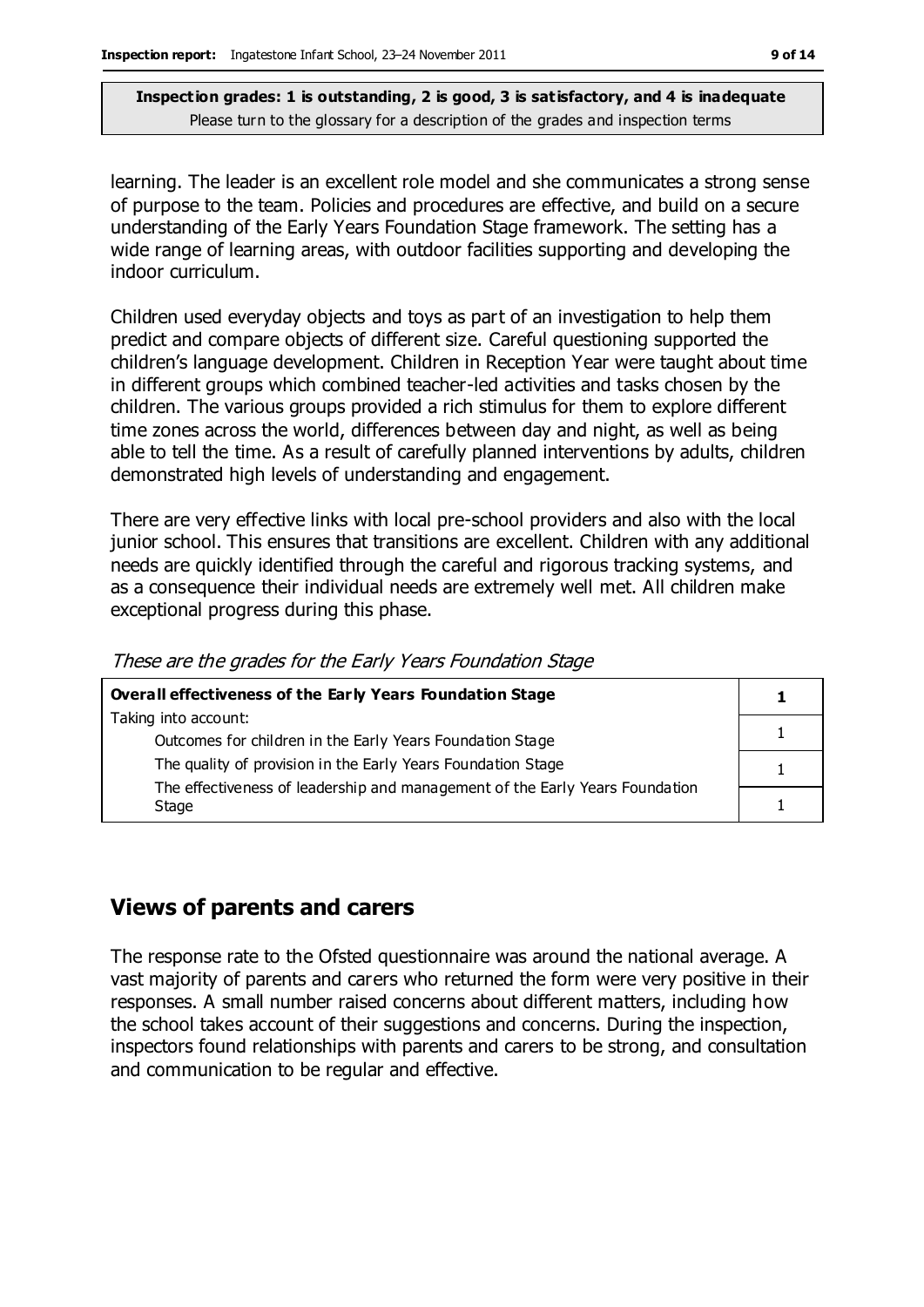#### **Responses from parents and carers to Ofsted's questionnaire**

Ofsted invited all the registered parents and carers of pupils registered at Ingatestone Infant School to complete a questionnaire about their views of the school.

In the questionnaire, parents and carers were asked to record how strongly they agreed with 13 statements about the school.

The inspection team received 40 completed questionnaires by the end of the on-site inspection. In total, there are 112 pupils registered at the school.

| <b>Statements</b>                                                                                                                                                                                                                                       | <b>Strongly</b><br>agree |               | Agree          |               | <b>Disagree</b> |               | <b>Strongly</b><br>disagree |               |
|---------------------------------------------------------------------------------------------------------------------------------------------------------------------------------------------------------------------------------------------------------|--------------------------|---------------|----------------|---------------|-----------------|---------------|-----------------------------|---------------|
|                                                                                                                                                                                                                                                         | <b>Total</b>             | $\frac{1}{2}$ | <b>Total</b>   | $\frac{1}{2}$ | <b>Total</b>    | $\frac{1}{2}$ | <b>Total</b>                | $\frac{1}{2}$ |
| My child enjoys school                                                                                                                                                                                                                                  | 33                       | 83            | 7              | 18            | 0               | $\mathbf 0$   | $\mathbf 0$                 | $\mathbf 0$   |
| The school keeps my child<br>safe                                                                                                                                                                                                                       | 33                       | 83            | $\overline{7}$ | 18            | $\mathbf{0}$    | $\mathbf 0$   | $\mathbf 0$                 | $\mathbf 0$   |
| The school informs me about<br>my child's progress                                                                                                                                                                                                      | 25                       | 63            | 15             | 38            | $\mathbf 0$     | $\mathbf 0$   | $\mathbf 0$                 | $\mathbf 0$   |
| My child is making enough<br>progress at this school                                                                                                                                                                                                    | 19                       | 48            | 21             | 53            | 0               | 0             | $\mathbf 0$                 | $\mathbf 0$   |
| The teaching is good at this<br>school                                                                                                                                                                                                                  | 28                       | 70            | 12             | 30            | 0               | $\mathbf 0$   | $\mathbf 0$                 | $\mathbf 0$   |
| The school helps me to<br>support my child's learning                                                                                                                                                                                                   | 28                       | 70            | 11             | 28            | $\mathbf{1}$    | 3             | $\Omega$                    | $\mathbf 0$   |
| The school helps my child to<br>have a healthy lifestyle                                                                                                                                                                                                | 25                       | 63            | 13             | 33            | $\overline{2}$  | 5             | $\mathbf 0$                 | $\mathbf 0$   |
| The school makes sure that<br>my child is well prepared for<br>the future (for example<br>changing year group,<br>changing school, and for<br>children who are finishing<br>school, entering further or<br>higher education, or entering<br>employment) | 20                       | 50            | 15             | 38            | $\overline{2}$  | 5             | $\mathbf{0}$                | 0             |
| The school meets my child's<br>particular needs                                                                                                                                                                                                         | 22                       | 55            | 18             | 45            | $\mathbf{0}$    | $\mathbf 0$   | $\mathbf 0$                 | $\mathbf 0$   |
| The school deals effectively<br>with unacceptable behaviour                                                                                                                                                                                             | 21                       | 53            | 15             | 38            | 1               | 3             | $\mathbf 0$                 | $\mathbf 0$   |
| The school takes account of<br>my suggestions and<br>concerns                                                                                                                                                                                           | 19                       | 48            | 16             | 40            | $\mathbf{1}$    | 3             | $\mathbf 0$                 | $\mathbf 0$   |
| The school is led and<br>managed effectively                                                                                                                                                                                                            | 22                       | 55            | 14             | 35            | $\mathbf{1}$    | 3             | $\mathbf 0$                 | $\mathbf 0$   |
| Overall, I am happy with my<br>child's experience at this<br>school                                                                                                                                                                                     | 30                       | 75            | 10             | 25            | 0               | $\mathbf 0$   | $\mathbf 0$                 | 0             |

The table above summarises the responses that parents and carers made to each statement. The percentages indicate the proportion of parents and carers giving that response out of the total number of completed questionnaires. Where one or more parents and carers chose not to answer a particular question, the percentages will not add up to 100%.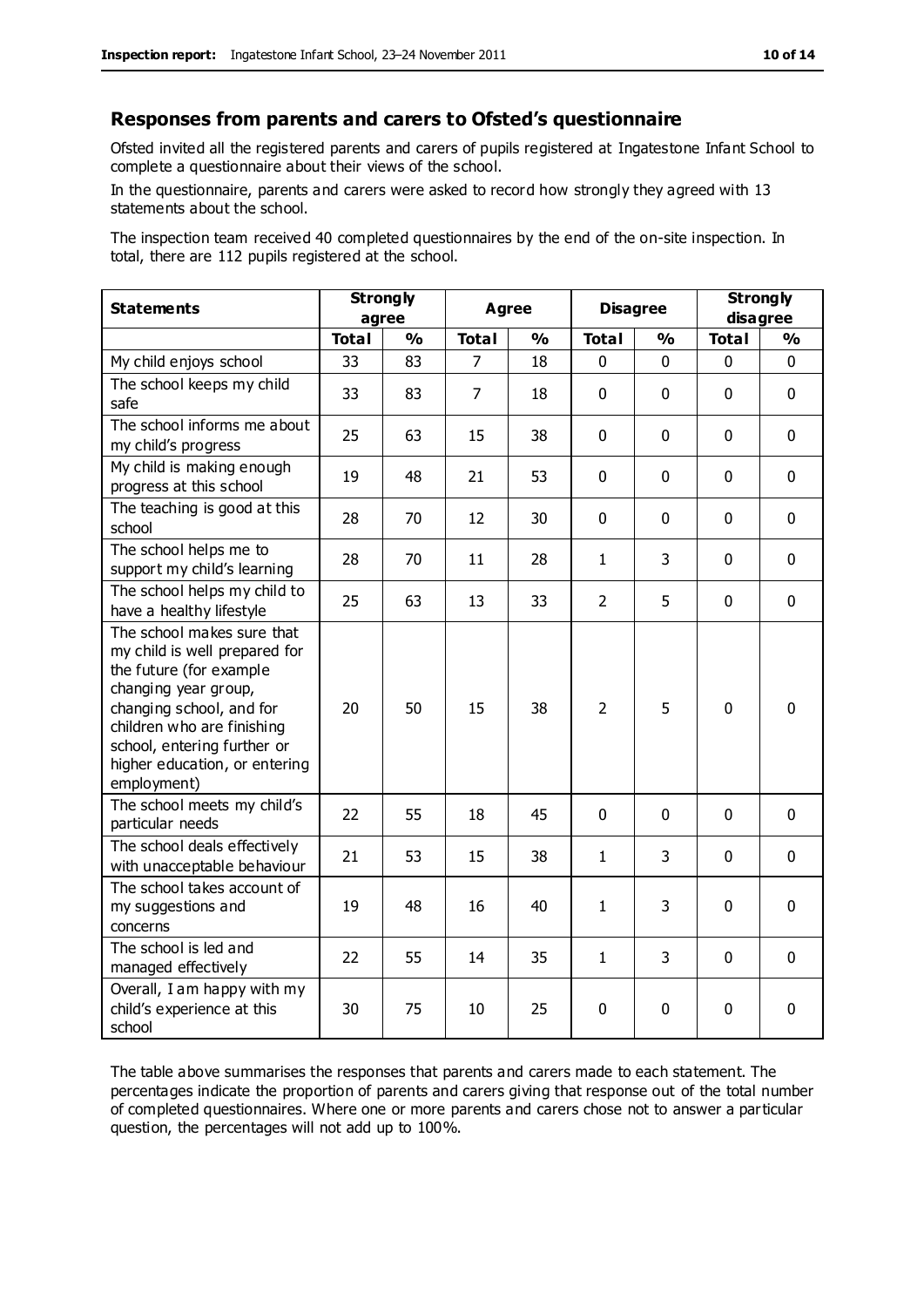# **Glossary**

#### **What inspection judgements mean**

| Grade   | <b>Judgement</b> | <b>Description</b>                                                                                                                                           |
|---------|------------------|--------------------------------------------------------------------------------------------------------------------------------------------------------------|
| Grade 1 | Outstanding      | These features are highly effective. An outstanding<br>school provides exceptionally well for all its pupils' needs.                                         |
| Grade 2 | Good             | These are very positive features of a school. A school                                                                                                       |
|         |                  | that is good is serving its pupils well.                                                                                                                     |
| Grade 3 | Satisfactory     | These features are of reasonable quality. A satisfactory                                                                                                     |
|         |                  | school is providing adequately for its pupils.                                                                                                               |
| Grade 4 | Inadequate       | These features are not of an acceptable standard. An<br>inadequate school needs to make significant<br>improvement in order to meet the needs of its pupils. |
|         |                  | Ofsted inspectors will make further visits until it                                                                                                          |
|         |                  | improves.                                                                                                                                                    |

#### **Overall effectiveness of schools**

|                       | Overall effectiveness judgement (percentage of schools) |      |                     |                   |
|-----------------------|---------------------------------------------------------|------|---------------------|-------------------|
| <b>Type of school</b> | <b>Outstanding</b>                                      | Good | <b>Satisfactory</b> | <b>Inadequate</b> |
| Nursery schools       | 43                                                      | 47   | 10                  |                   |
| Primary schools       | 6                                                       | 46   | 42                  |                   |
| Secondary             | 14                                                      | 36   | 41                  |                   |
| schools               |                                                         |      |                     |                   |
| Sixth forms           | 15                                                      | 42   | 41                  | 3                 |
| Special schools       | 30                                                      | 48   | 19                  |                   |
| Pupil referral        | 14                                                      | 50   | 31                  |                   |
| units                 |                                                         |      |                     |                   |
| All schools           | 10                                                      | 44   | 39                  |                   |

New school inspection arrangements were introduced on 1 September 2009. This means that inspectors now make some additional judgements that were not made previously.

The data in the table above are for the period 1 September 2010 to 08 April 2011 and are consistent with the latest published official statistics about maintained school inspection outcomes (see [www.ofsted.gov.uk\)](http://www.ofsted.gov.uk/).

The sample of schools inspected during 2010/11 was not representative of all schools nationally, as weaker schools are inspected more frequently than good or outstanding schools.

Percentages are rounded and do not always add exactly to 100.

Sixth form figures reflect the judgements made for the overall effectiveness of the sixth form in secondary schools, special schools and pupil referral units.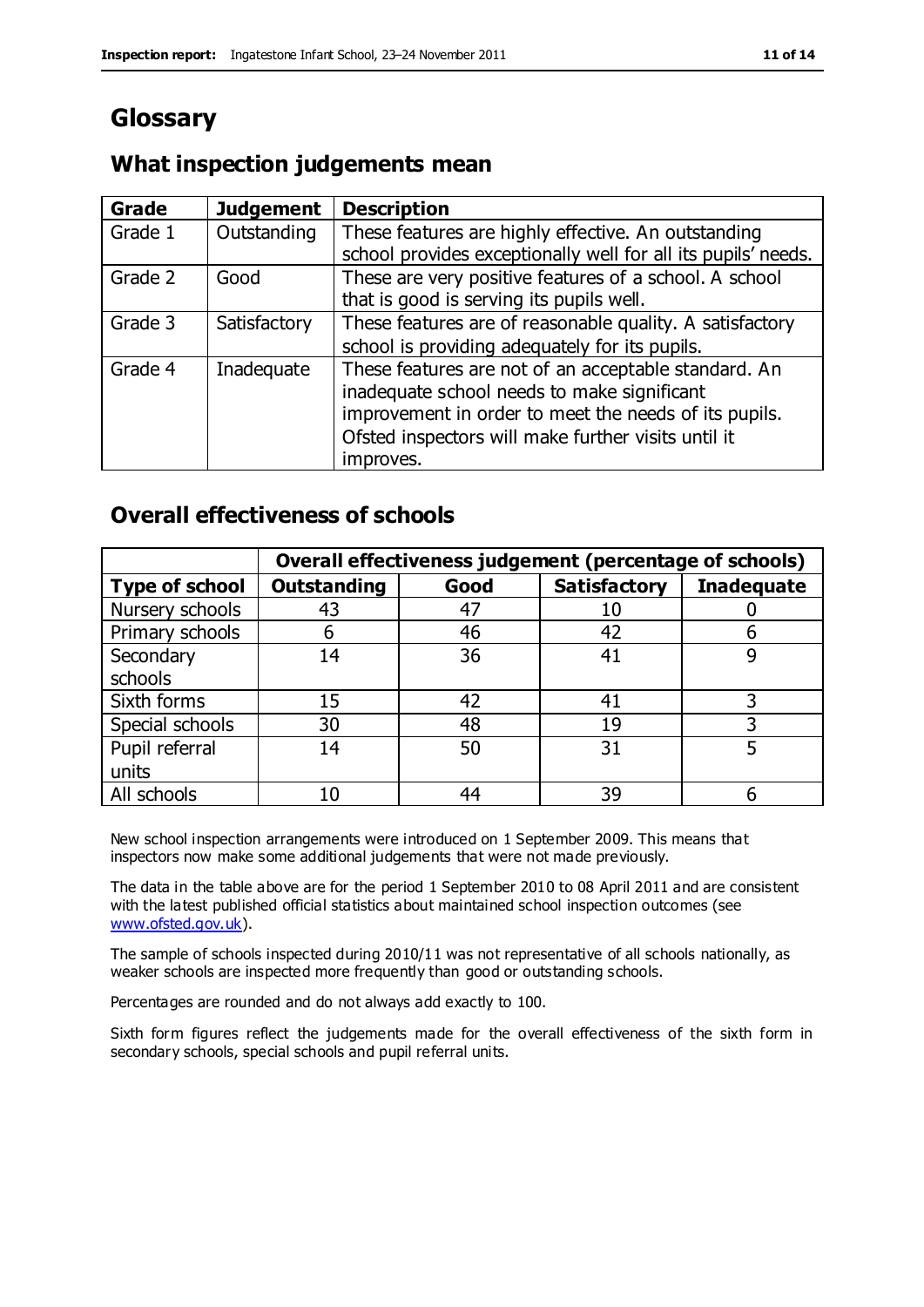# **Common terminology used by inspectors**

| Achievement:                  | the progress and success of a pupil in their<br>learning, development or training.                                                                                                                                                                                                                                              |  |  |
|-------------------------------|---------------------------------------------------------------------------------------------------------------------------------------------------------------------------------------------------------------------------------------------------------------------------------------------------------------------------------|--|--|
| Attainment:                   | the standard of the pupils' work shown by test and<br>examination results and in lessons.                                                                                                                                                                                                                                       |  |  |
| Capacity to improve:          | the proven ability of the school to continue<br>improving. Inspectors base this judgement on what<br>the school has accomplished so far and on the<br>quality of its systems to maintain improvement.                                                                                                                           |  |  |
| Leadership and management:    | the contribution of all the staff with responsibilities,<br>not just the headteacher, to identifying priorities,<br>directing and motivating staff and running the<br>school.                                                                                                                                                   |  |  |
| Learning:                     | how well pupils acquire knowledge, develop their<br>understanding, learn and practise skills and are<br>developing their competence as learners.                                                                                                                                                                                |  |  |
| <b>Overall effectiveness:</b> | inspectors form a judgement on a school's overall<br>effectiveness based on the findings from their<br>inspection of the school. The following judgements,<br>in particular, influence what the overall<br>effectiveness judgement will be.                                                                                     |  |  |
|                               | The school's capacity for sustained<br>a ka<br>improvement.<br>Outcomes for individuals and groups of<br>ш<br>pupils.<br>The quality of teaching.<br>The extent to which the curriculum meets<br>pupils' needs, including, where relevant,<br>through partnerships.<br>The effectiveness of care, guidance and<br>٠<br>support. |  |  |
| Progress:                     | the rate at which pupils are learning in lessons and<br>over longer periods of time. It is often measured<br>by comparing the pupils' attainment at the end of a<br>key stage with their attainment when they started.                                                                                                          |  |  |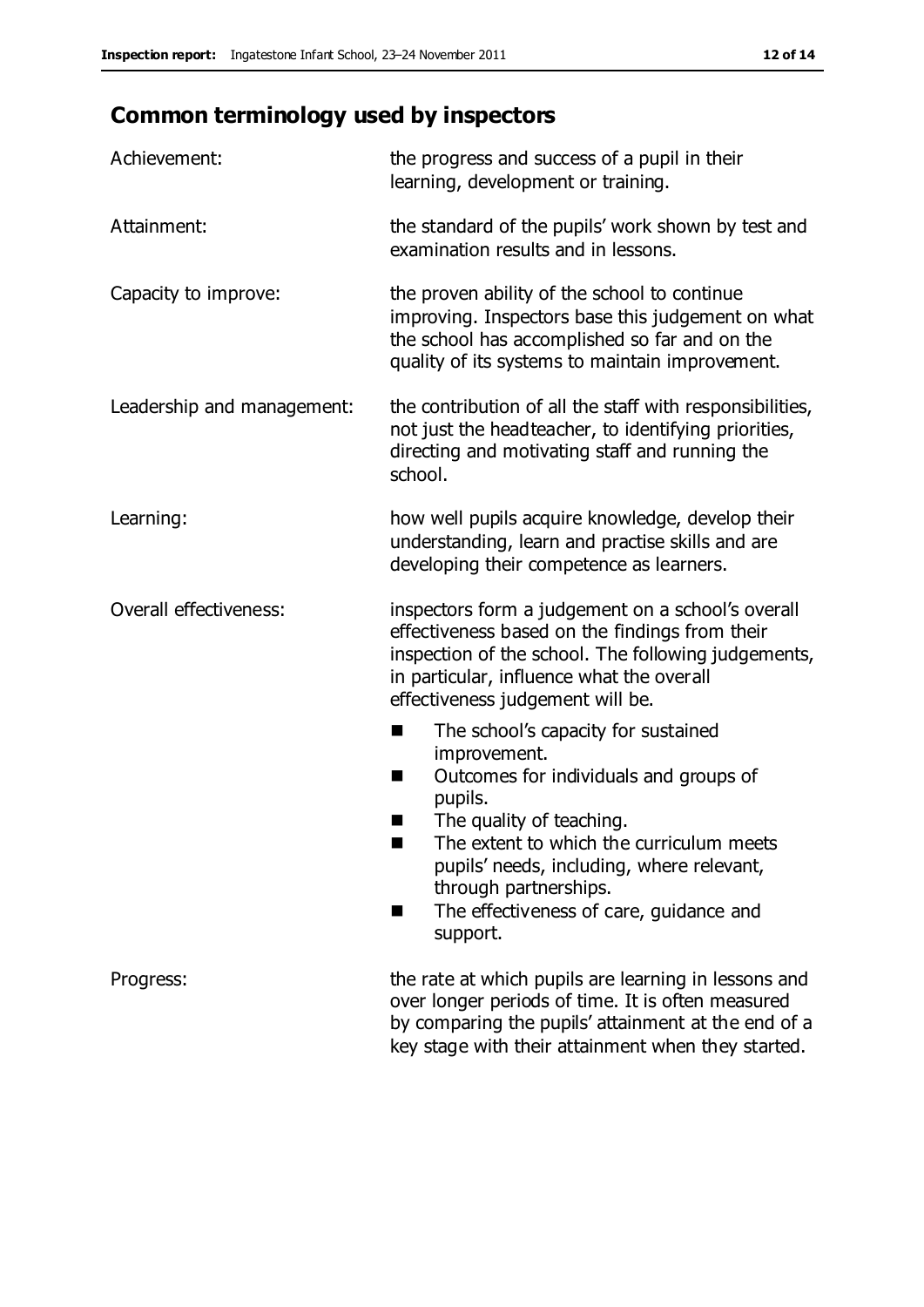#### **This letter is provided for the school, parents and carers to share with their children. It describes Ofsted's main findings from the inspection of their school.**



25 November 2011

Dear Pupils

#### **Inspection of Ingatestone Infant School**, **Ingatestone**, **CM4 0DF**

Thank you so much for making us feel welcome when we visited your school recently. You told us how much you enjoy coming to school because the learning is fun, and your teachers look after you well. You learn lots of new things, and enjoy being given extra challenges. Your parents and carers are also very pleased that you attend Ingatestone. We agree with these views as you go to an outstanding school. There are too many things to mention, but here are some of the best parts of the school.

- You make fantastic progress in reading, writing and mathematics.
- You are enthusiastic about learning, work really hard, and help each other.
- You get on very well with each other and your behaviour is outstanding.
- You feel very safe in school because teachers and other adults look after you and help you to understand how to keep safe.
- You have an excellent understanding about how to keep fit and healthy.
- Your headteacher, all the adults in the school and the governors want the best for you and work very hard to keep making the school even better.

You know about different ways of living in other parts of the country, but you could learn more about different religions and lifestyles. We have asked your teachers to give you more opportunities to meet or talk with children who come from places different to your village. You can help by suggesting some places that you would like to learn about.

Your school keeps getting better and better. We know that you will continue to behave brilliantly and enjoy your learning. We wish you all the best in the future.

Yours sincerely

Brian Netto Lead inspector